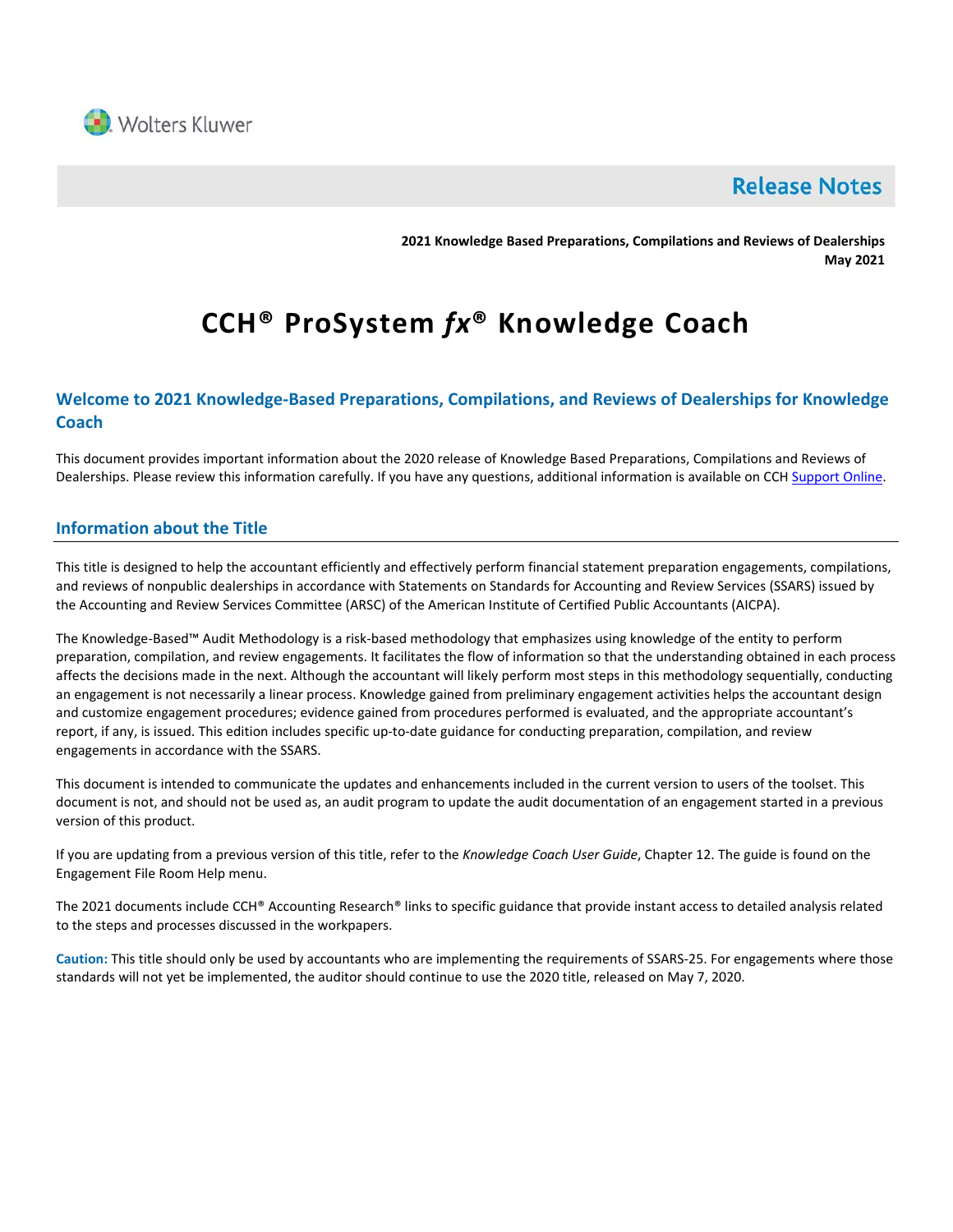## **New in this Release**

#### **CCH® ProSystem** *fx***® Engagement 2019 Compatibility**

This title can be installed on Engagement v2019 by first installing the Engagement v2019.2.6 Update. The latest update can be downloaded via CCH Software Delivery Manager. This update allows you to use the 2021 content without installing Engagement v2020 until your firm plans to update.

#### **KBCR-901 Financial Statement Disclosure Checklist**

If you are not an early adopter, you still need to install this title to obtain the updated KBCR-901 Financial Statement Disclosure Checklist. The disclosure checklist is an independent workpaper and can be added to a binder without updating the other content for the new standards.

After installing, there are two options for inserting the updated disclosure checklist into a binder:

**Note:** Each of these options requires a staff member or group to have the right "Insert Workpapers from Unreleased Titles," which can be assigned in the ADMIN module. The staff with this right are indicated as "select staff members" in the options below.

- Select staff members can insert the updated checklist and delete the existing checklist from the binder. The new checklist will not include any of the prior responses. However, the user can refer to the checklist in the prior year binder and copy and paste any relevant information.
- Select staff members can use the Update Knowledge Coach Content feature to update to the 2021 checklist. To do this, first check in all workpapers except KBCR-901 Financial Statement Disclosures Checklists to avoid accidentally updating other workpapers. Then, right-click on KBCR-901 in the binder and select **Update Knowledge Coach Content > Update Selected Knowledge Coach Workpapers** to update only the disclosure checklist to the 2021 version. This option retains responses from the prior year other than the tailoring questions (table of contents).

**Note**: If other forms are accidently updated, the changes cannot be undone.

• Select staff members can create a binder template with just the updated disclosure checklist. Then, other staff members can copy and paste the disclosure checklist from the template into the client engagement binders. The new checklist will not include any of the prior responses. However, the user can refer to the checklist in the prior year binder and copy and paste any relevant information.

#### **2021 Edition of Knowledge-Based Preparations, Compilations and Reviews of Dealerships**

This edition features numerous enhancements, including:

- Adding three new tailoring questions in REV-100 for the Review title
- New and modified procedure steps, practice points, and reports for current accounting guidance noted above.
- Adding new RPT-1033 Review Report: Adverse Conclusion Sales on Installment Method

[Click here](http://support.cch.com/updates/KnowledgeCoach/pdf/guides_tab/2021%20Dealerships%20PCR%20Title%20Overview%20for%20Knowledge%20Coach%20Users.pdf) for the 2021 Preparations, Compilations and Reviews of Dealerships Title Overview for Knowledge Coach Users.

In addition, forms and practice aids throughout have been updated to include new examples and tips, and, where applicable, to take into account new literature, standards, and developments, reflected in the following current accounting guidance:

- Statement on Standards for Accounting and Review Services No. 25 (SSARS-25), Materiality in a Review of Financial Statements and Adverse Conclusions - 2020)
- AICPA Guide Preparation, Compilation and Review Engagements
- Revised AICPA Code of Professional Conduct (Code), including ET Section 1.295, Nonattest Services
- AICPA Statement on Quality Control Standards No. 8 (QC Section 10), A Firm's System of Quality Control (Redrafted)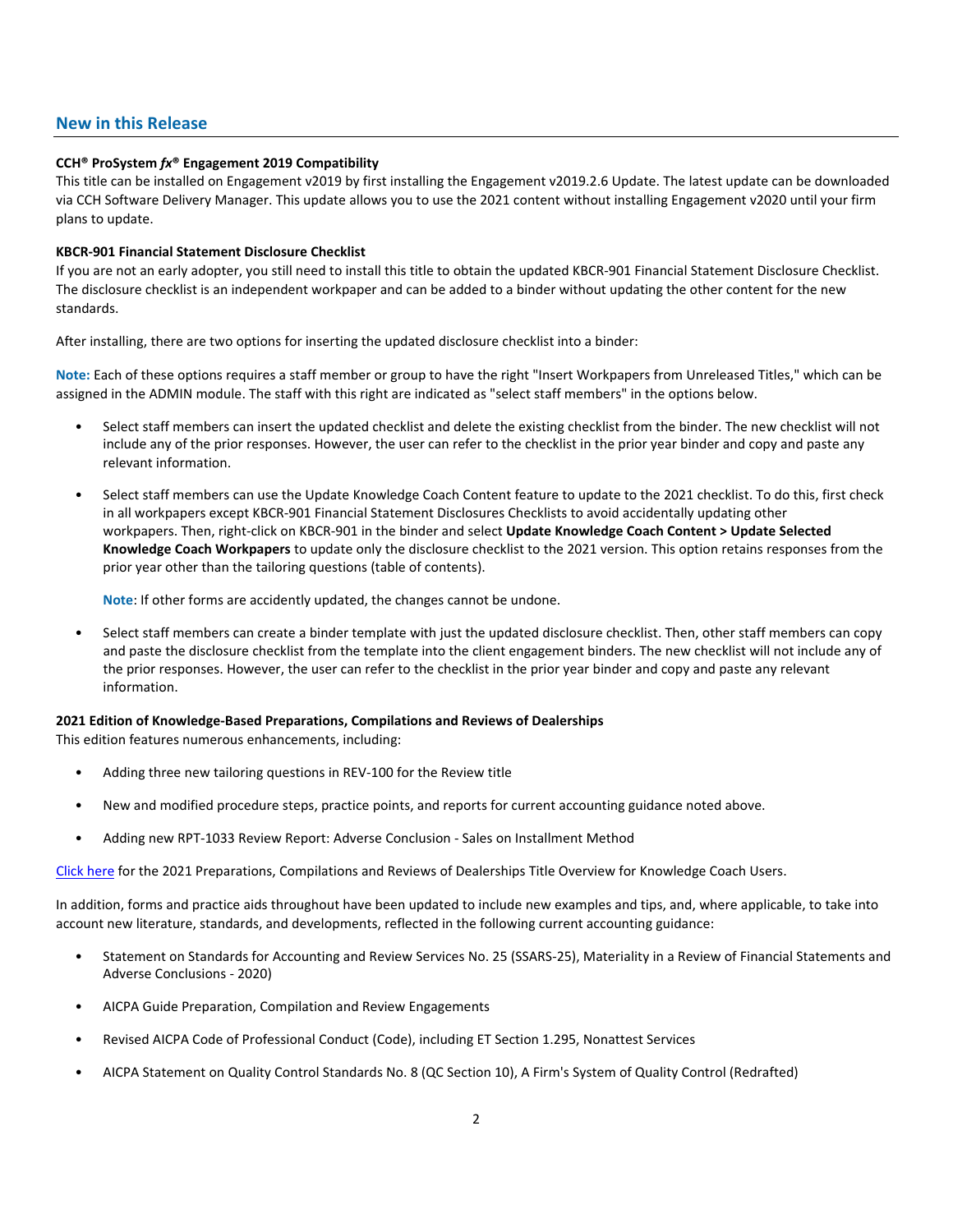- AICPA Audit Risk Alert Developments in Preparation, Compilation, and Review Engagements 2017/18
- FASB Accounting Standards Codification™ as of June 30, 2020, through Accounting Standards Update No. 2020-05

### **Best Practices**

- Save changes to workpapers before closing the workpaper or the binder to ensure data is correctly updated.
- If Microsoft® Word crashes when using Knowledge Coach, before closing the binder, use the **Save Knowledge Coach Answers** option in the binder view under the Tools menu. This step saves all data within tables.
- You can view other Knowledge Coach Best Practices on ou[r Web](https://support.cch.com/kb/solution/000034942/sw34947) site.

# **License Requirements**

This title requires the Knowledge-Based Dealerships Preparation, Compiltion and Reviews license. Users who do not have a license for this title cannot use Knowledge Coach functionality in workpapers.

For information on updating your licensing, see [How do I add or update CCH ProSystem](https://support.cch.com/kb/solution.aspx/sw3937) fx Engagement Licenses? on our Support Web site.

For more information on assigning licenses, see [How do I assign Engagement Licenses?](https://support.cch.com/kb/solution.aspx/sw3943) on our Support Web site.

# **Download and Installation Instructions**

See How do I add a new CCH® ProSystem *fx*[® Knowledge Coach title to CCH® ProSystem](https://support.cch.com/kb/solution/000033707/sw30271) *fx*® Engagement? for instructions on installing a new Knowledge Coach title.

#### **Notes:**

- You must install the 2020 Financial Statement Base title before installing this title.
- This title can be installed on Engagement v2019 by installing the v2019.2.6 or later update, which is available on Software Delivery Manager.
- If the content package file (KCP) downloads with the extension changed to ZIP, change the extension of the downloaded file to KCP, using all capital letters.

We also have a utility to help you install and release your titles. See [How do I use the CCH® ProSystem](https://support.cch.com/kb/solution/000096965/000096965)  $f x^{\circ}$  Knowledge Coach Title Install [Utility?](https://support.cch.com/kb/solution/000096965/000096965) for more information.

# **Using Your Knowledge Coach Content with CCH® Accounting Research Manager®**

CCH Accounting Research Manager (ARM) is the most comprehensive, up-to-date and objective online database of financial reporting literature. It includes all authoritative and proposed accounting, and SEC literature, plus independent, expert-written interpretive guidance.

Available on ARM, the Knowledge-Based Preparations, Compilations and Reviews of Dealerships Guide helps you comply with the most recent professional standards and guidance for the conduct of preparations, compilations and reviews. It integrates the use of practice aids, tools, and other resources with its guidance. This publication supplements and complements the Knowledge-Based documents that are available in Knowledge Coach.

If you subscribe to an ARM library that includes Preparations, Compilations, and Reviews of Dealerships content, you can link directly to source material from Resources within Knowledge Coach documents. These links have been updated to refer to the accounting standards